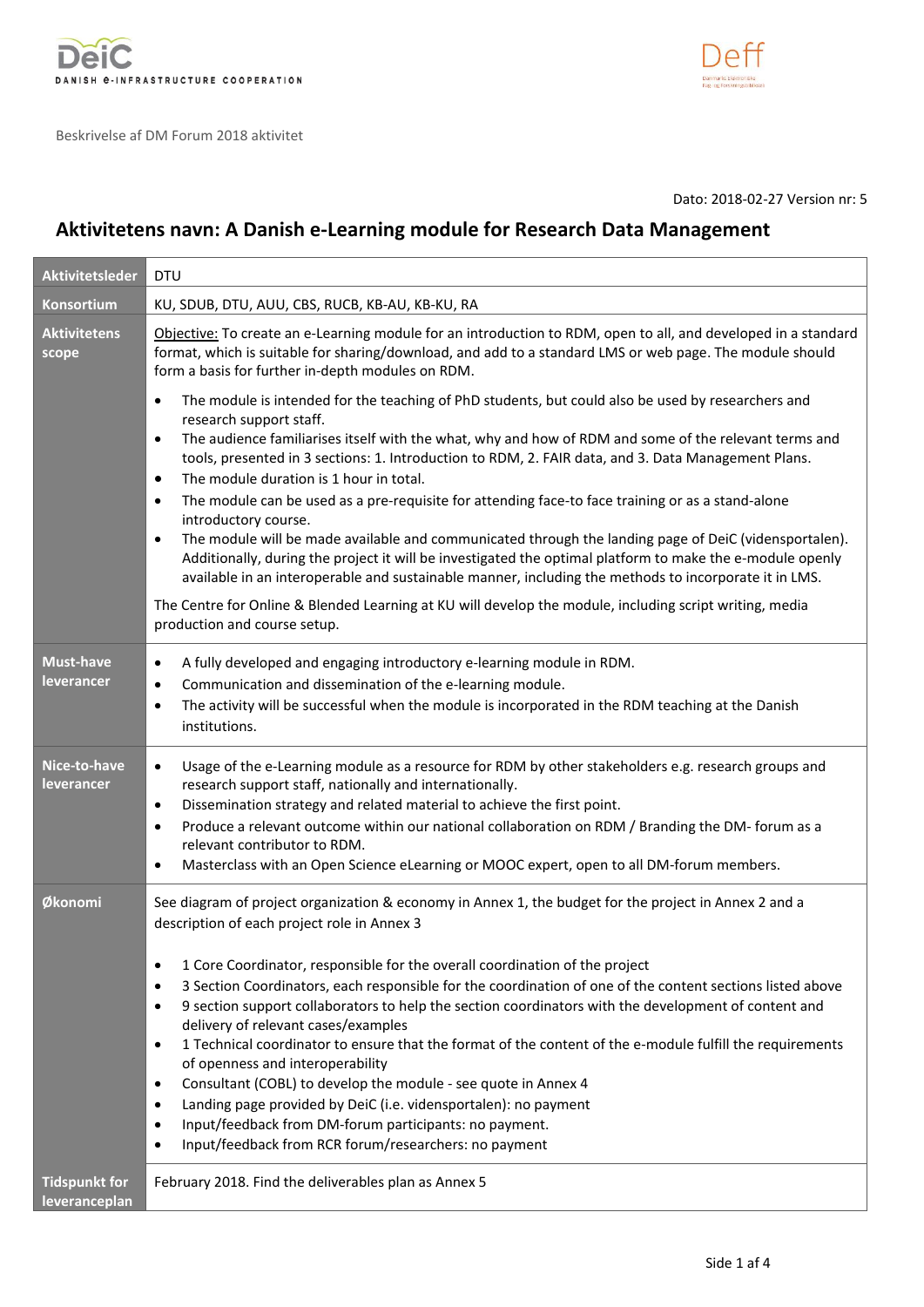



# **Annex 1: Project Organization & Economy**



Note: The budgets for each institution include 20% overhead and 40% self financing (section coordinators + section support)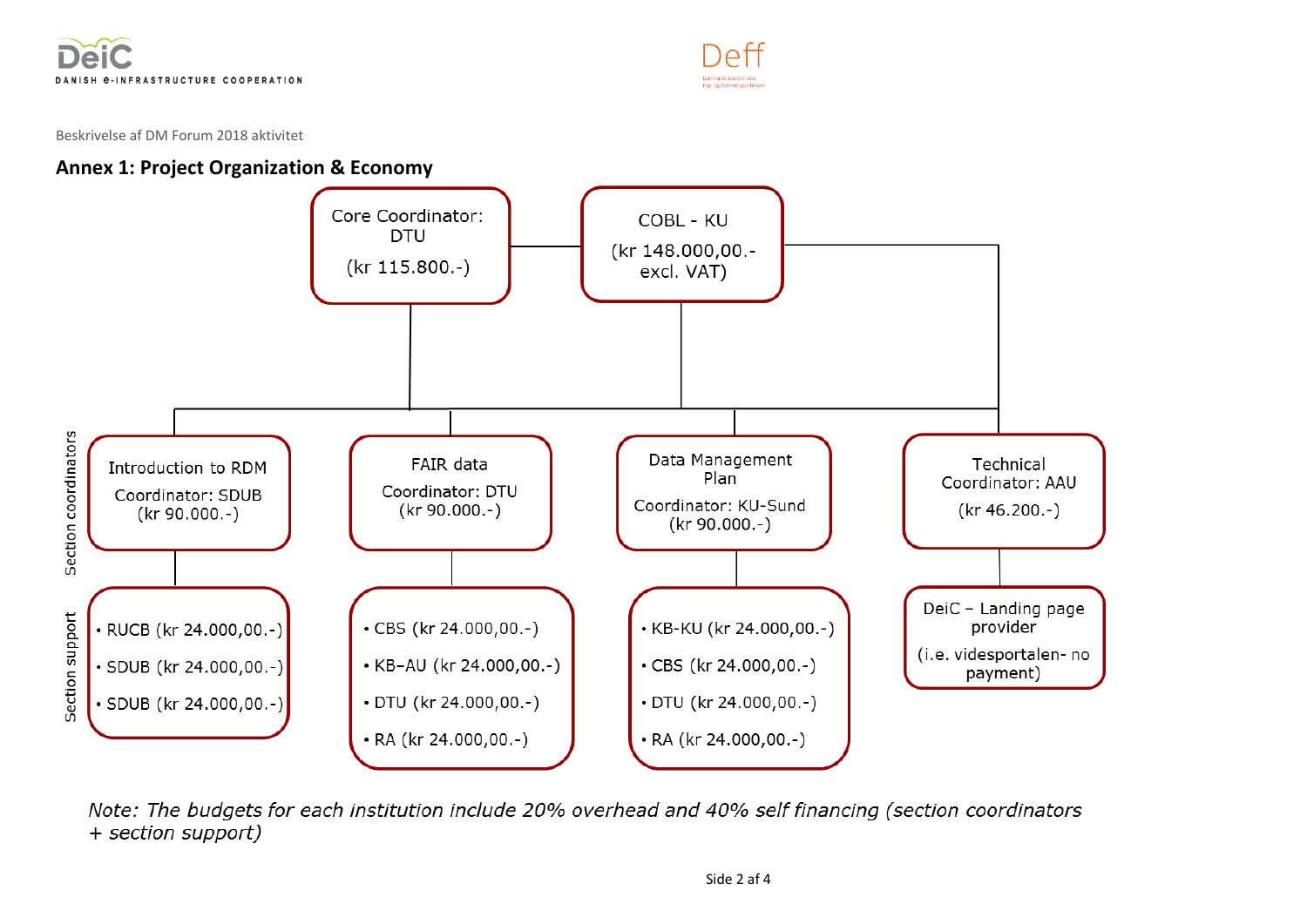# **Annex 2 - Budgetskema**

| Projekttitel                                 | eLearning module in RDM |
|----------------------------------------------|-------------------------|
| Projektansvarlig (juridisk ansvarlig person) | Gitte Bruun Jensen      |
| E-mail                                       | gibj@dtu.dk             |
| <b>Telefon</b>                               | 145 25 72 61            |

| Indtægter           |     | <b>Budget 2018</b> |
|---------------------|-----|--------------------|
| Egenfinansiering    | ΚI  | 232.080            |
| Ansøgt NDMF-tilskud | -kr | 653.920            |
| Indtægter i alt     | /kr | 886,000            |

# **Evt. noter til indtægter:**

Skriv her…

| <b>Udgifter</b>                                   |           | Budget 2018 |
|---------------------------------------------------|-----------|-------------|
| Lønsum, projektdeltagelse                         | kr        | 483.500     |
| Evt. overhead af projektdeltagelse                | kr        | 96.700      |
| Lønsum projektdeltagelse + overhead hertil, i alt | kr        | 580.200     |
| Lønsum, projektledelse                            | kr        | 96.500      |
| Evt. overhead af projektledelse                   | kr        | 19.300      |
| Lønsum projektledelse + overhead hertil, i alt    | kr        | 115.800     |
| Udgifter til møder og rejser                      | kr        | 12.000      |
| Udgifter til konsulentbistand                     | kr        | 148.000     |
| <b>Udgifter til Masterclass</b>                   | kr        | 30.000      |
| <b>Udgifter i alt</b>                             | kr        | 886.000     |
|                                                   |           |             |
| <b>Resultat</b>                                   | <b>kr</b> |             |
|                                                   |           |             |

#### **Evt. noter til udgifter:**

Konsulentbistand: se Annex 4 Vedr. COBL

Masterclass: Open Science eLearning-ekspert til åben masterclass for National DM Forums medlemmer - ca 30 pers. (https://dans.knaw.nl/en eller https://opensciencemooc.eu)

#### **Bemærk angående moms:**

Specificér moms/momsfritagelse i noter.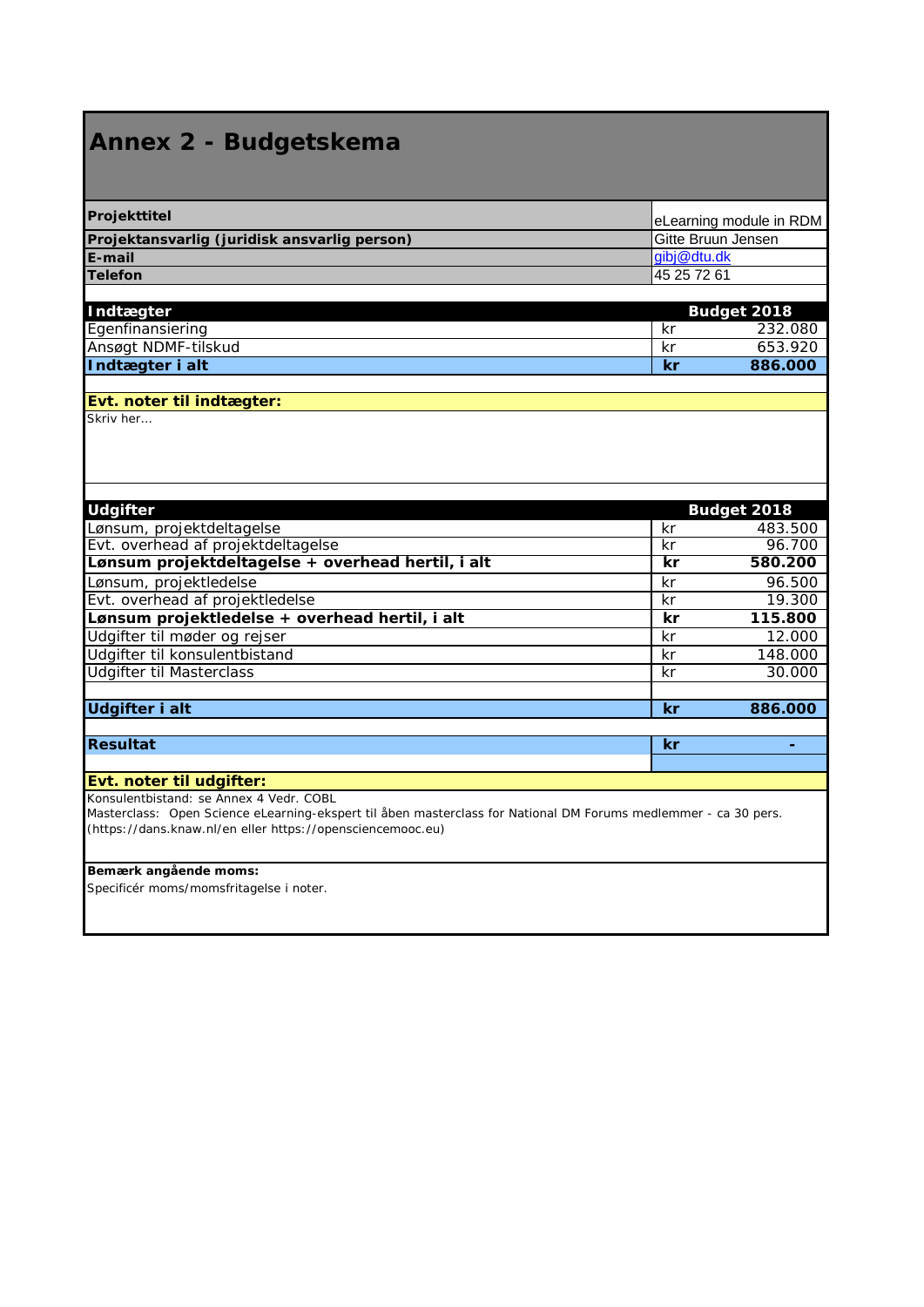



#### **Annex 3. Description of project roles tasks**

- **1. Core coordinator:**
- Main contact point between the activity and the DM-forum
- Reporting to DM-forum
- Manage the economy of the activity ensuring the distribution of resources to the partners
- Keep track that milestones are reached according to the time plan
- Make sure that section coordinators deliver the materials needed by COBL
- Coordinate the contact between the technical coordinator and COBL
- Keep track that COBL accomplish milestones and delivers in time
- Prepare a dissemination strategy
- Organize activity meetings
- Make sure that the activity delivers the final product in time

#### **2. Section coordinator:**

- Collect material, examples and cases from the section support institutions (3 institutions)
- Compile the material in the format required by COBL (it could be the description of the content, prepare the first draft of the scripts, etc.)
- Report to the core coordinator
- Accomplish milestones and submit deliverables according to the time plan
- Revise scripts provided by COBL
- Revise material after production
- Make sure to receive feedback from the section support institutions regarding in the review of the scripts
- Organize section meetings, if necessary
- Participate in regular activity meetings

#### **3. Technical coordinator:**

- Investigate IT-platforms that can be used for delivering the e-module, including content delivery (video platform), evaluation methods, LMS implementation options and licensing of content on various platforms.
- Collect and provide insights into IT-platforms and processes views for rolling out massive scale e-learning modules, and how this can be technically achieved. This knowledge will be based on AAU experience with a GDPR e-module in preparation. Hours of the technical coordinator will be spent to fulfill this task for these two e-modules.
- Keep dialogue with COBL to ensure that the format of the content of the e-module fulfill the requirements of openness and interoperability (with diff. LMS systems)
- Coordinate with DeiC in regards of the publication of the e-module
- Participate in regular meetings

#### **4. Section support:**

- Provide with material, cases and examples to the section coordinator
- Revise scripts and provide feedback to the section coordinator
- Ensure that the main research disciplines at her/his institution are well represented in the section.
- Revise the material after production
- Participate in section or activity meetings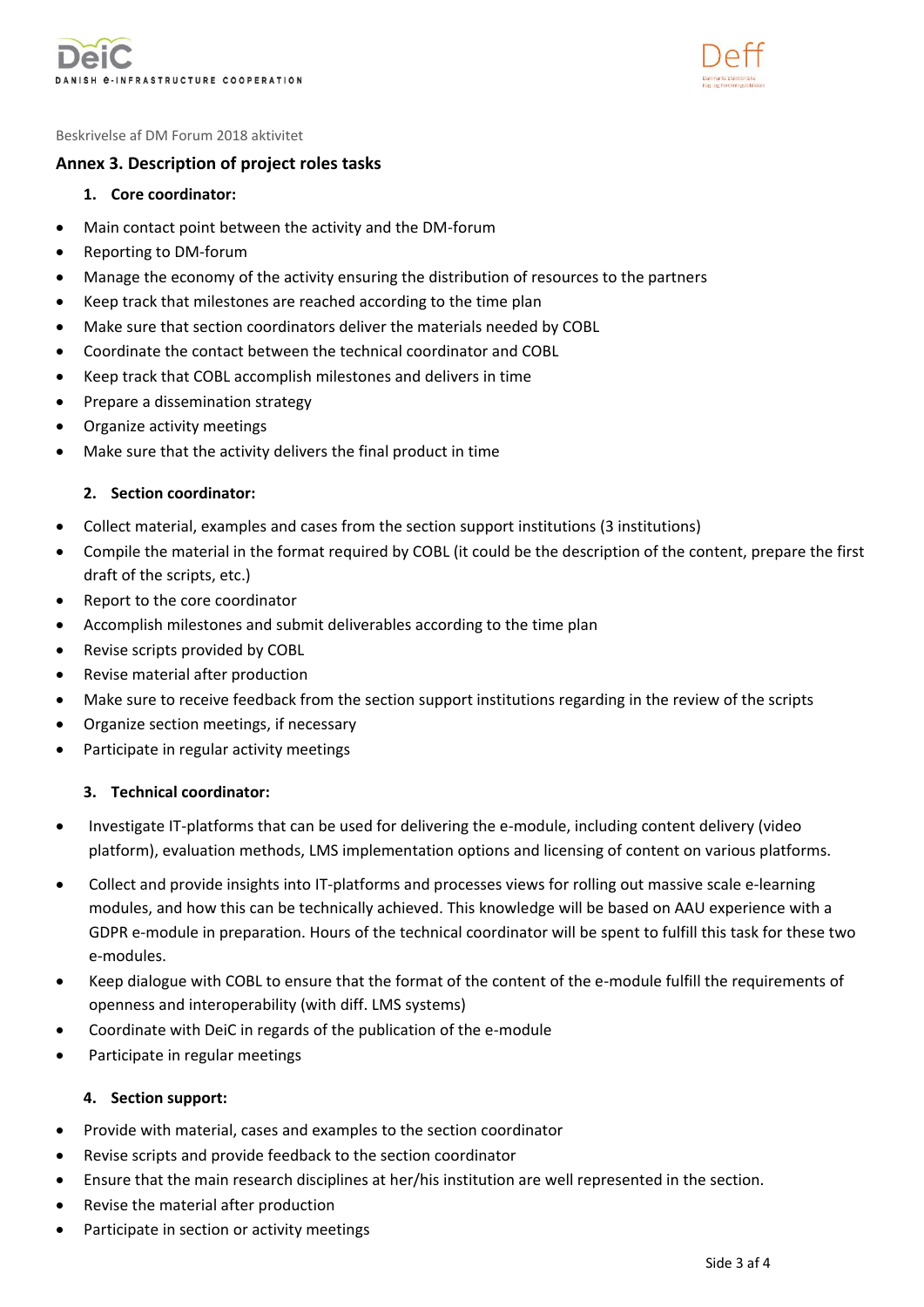# Annex 4: Budget - online RDM Course

Januar 24, 2018

#### **Delivery**

- 3 interactive online modules, duration 15 20 minutes each
- Course introduction (animation/video)
- Design and development of webpage for course hosting

#### **Tasks, COBL**

Meetings and project management Concept development Scriptwriting and feedback Graphic design Animation Video and/or speak recording Editing Content implementaion in authoring tool CMS design Module implementation in CMS

**Price, excl. VAT kr. 125.000,00**

## **Additional costs (estimate)**

| I alt.          | kr. 23.000,00 |
|-----------------|---------------|
| CMS development | 15.000.00     |
| UK speak        | 7.000.00      |

#### **Total**

Excl. VAT **Kr. 148.000,00**

Payment in 2 equal rates to AUS/COBL (stednummer: 30302400, Alias: 7913855001)

- 1. rate, kr. Xxxxx, payment by xx.xx.2018
- 2. rate kr. Xxxxx, payment by completion dec. 2018

Vh, Anne-Marie Mosbech

Centre for Online and Blended Learning

University of Copenhagen Faculty of Health and Medical Sciences Øster Farimagsgade 5, Building 24.205 DK-1353 Copenhagen K